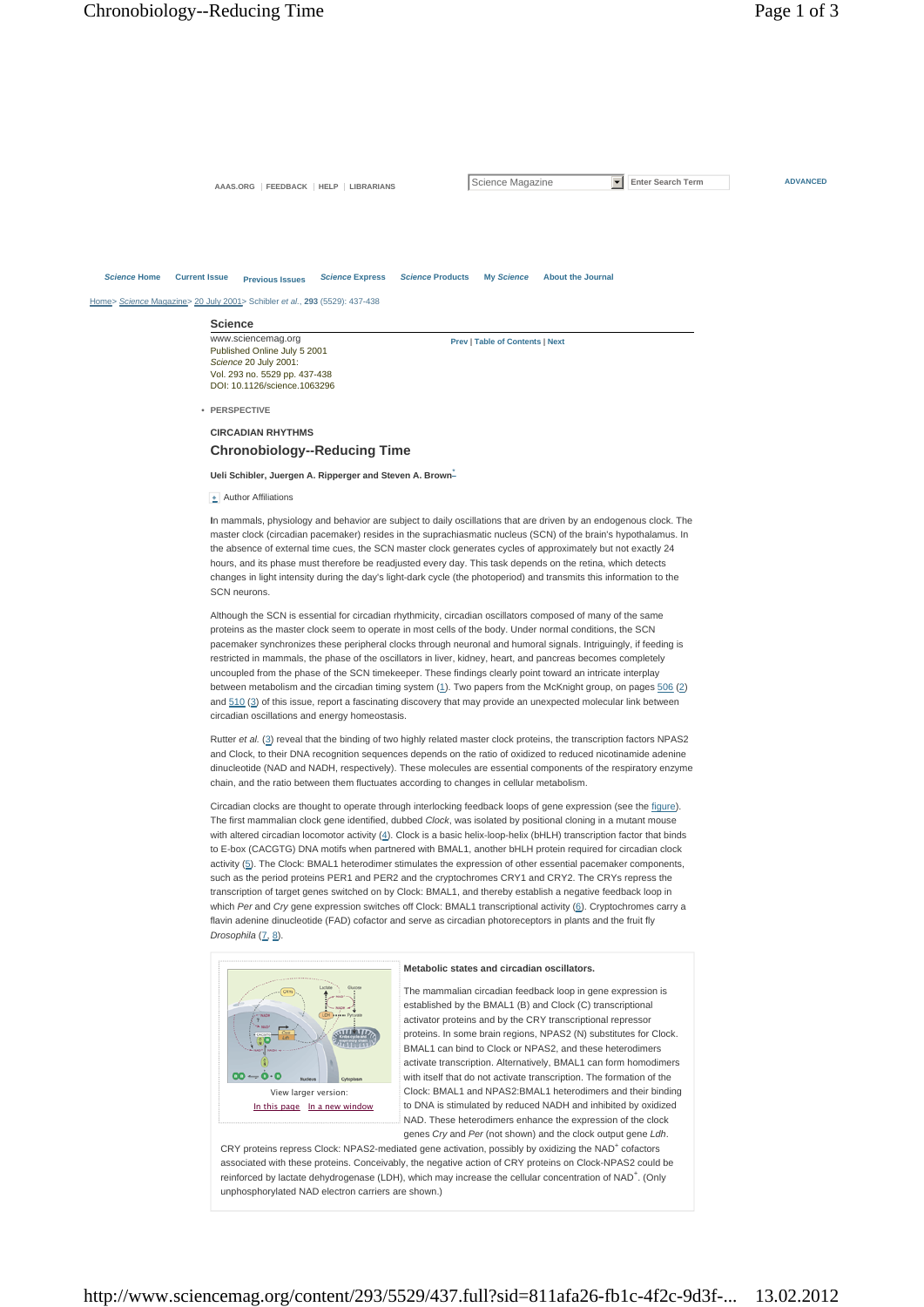NPAS2, a close relative of Clock, is expressed in several nuclei of the mouse forebrain. Like Clock, it binds to DNA as a heterodimer with BMAL1 (9). However, in contrast to Clock, NPAS2 is not expressed in the SCN. Hence, at first glance, it is not clear what part NPAS2 might play in the circadian timing system (10). To address this question, Reick et al. (2) screened a neuroblastoma cell line for target genes of the NPAS2:BMAL1 transcription complex. They identifed mRNA transcripts for several essential clock components, including PER1, PER2, CRY1, and BMAL1. Interestingly, the phase of *BMAL1* mRNA oscillation in mouse brains is virtually the opposite of that for *Per1*, *Per2*, and *Cry1* mRNAs. In keeping with these findings, NPAS2:BMAL1 heterodimers stimulate *Per1*, *Per2*, and *Cry1* gene expression, whereas they repress transcription of the endogenous *BMAL1* gene, thereby providing an explanation for the phase differences between these genes. Furthermore, in the forebrains of *NPAS2* deficient mice, rhythmic *Per2* gene expression is abolished. Hence, NPAS2 has taken over the job of Clock in the circadian oscillators of these brain structures.

As Rutter *et al.* report (3), the screen for genes regulated by NPAS2:BMAL1 also identified the *LdhA* gene as a direct target of this transcription factor complex. *LdhA* encodes the A isoform of lactate dehydrogenase (LDH), an enzyme that catalyzes the reduction of pyruvate to lactate during anaerobic respiration. Under aerobic conditions, however, the bulk of pyruvate (which is the end product of glycolysis) has another destiny: It is taken up by mitochondria and enters the Krebs cycle (see the figure).

So how could McKnight's group get excited about a side reaction that has bored biochemistry students for decades? It is the NAD electron carriers participating in glycolysis and pyruvate reduction that captured the attention of these researchers. A combination of clever guesswork and great intuition prompted Rutter *et al.* (3) to examine the influence of NADH and NAD cofactors on the DNA binding of NPAS2 and its close relative Clock. When bound to BMAL1, both of these proteins recognize E-box motifs in DNA recognition sequences, but BMAL1 can also bind to DNA on its own (that is, as a homodimer). The authors used purified recombinant proteins and either unphosphorylated cofactors (NAD<sup>+</sup> and its reduced form NADH) or phosphorylated cofactors (NADPH and its reduced form NADP<sup>+</sup>) at physiological concentrations. They report that reduced and oxidized NAD(P) electron carriers have inverse effects on the proportion of NPAS2:BMAL1 (or Clock: BMAL1) heterodimers to BMAL1:BMAL1 homodimers that bind to DNA. Although the heterodimeric interaction is greatly stimulated by NAD (P)H, it is strongly inhibited by NAD(P)<sup>+</sup>. As a consequence, only BMAL1 homodimers (whose affinity for DNA is not affected by NAD cofactors) occupy E-box motifs at a low NAD(P)H/NAD(P)<sup>+</sup> ratio. Because BMAL1 homodimers are incapable of activating transcription, the susceptibility of the heterodimer to this redox potential establishes a molecular switch for activating the Clock: BMAL1 transcription complex.

Redox electron transfer through NADH and NAD may also provide an elegant way for cryptochromes to inhibit the activity of Clock and NPAS2. Preliminary experiments from the McKnight laboratory suggest that NPAS2 also binds to a heme cofactor (11). Conceivably, the interaction of CRYs with NPAS2 provokes electron transfer from NPAS2-associated NAD(P)H to CRY-associated FAD, and finally to the heme cofactor bound by NPAS2. This electron shuttle would convert NAD(P)H into NAD(P)<sup>+</sup> while conserving the redox state of CRY-associated FAD. The standard reduction potentials of NAD, FAD, and heme (a measure of the ease with which a molecule can be converted to its reduced form) are in perfect alignment with such a scheme. Depending on the stability of the change, binding of NPAS2 to DNA might be abolished.

The unexpected relationship between circadian clock proteins and redox potential adds a new wrinkle to chronobiology research. If the NAD interaction domains of the Clock and NPAS2 proteins can be narrowed down to a minimal peptide sequence, it may become possible to engineer proteins that cannot bind to NAD(P)H cofactors. The activity of such proteins in cells and intact animals then could be investigated, hopefully providing validation for the clock-redox connection observed in the test tube and enabling fundamental questions to be addressed. For example, is redox potential involved in light-or food-induced phase shifting, and in the operation of the circadian oscillator? The balance between reduced and oxidized NAD cofactors in the cell cytoplasm depends on the intracellular concentrations of fuels (such as glucose), oxygen, and LDH, and this balance is itself subject to daily oscillations (12, 13). It is also noteworthy that the NPAS2:BMAL1 heterodimer has as a potential target LDH, an enzyme that influences cellular redox potential and thereby changes the activity of its activator. Such a negative feedback loop could contribute to circadian clock activity, promoting LDH from a routine metabolic enzyme to an integral clock component.

Some years ago, it was proposed that NAD cofactors formed the gears of the circadian clock of *Euglena gracilis*  $(14)$ . In this unicellular phytoflagellate, NAD<sup>+</sup> levels oscillate, and the addition of NAD<sup>+</sup> or NADP<sup>+</sup> to the culture medium results in steady-state phase shifts. However, in this system, the ratio of phosphorylated to unphosphorylated cofactors (rather than the ratio of reduced to oxidized NAD cofactors) is believed to participate in the generation of circadian oscillations. It is worth mentioning in this context that NADPH is about three times as efficient as NADH in stimulating the binding of NPAS2 to DNA (although phosphorylated and unphosphorylated NAD electron carriers have the same redox potential). The relevance of these observations to Clock: BMAL1 activity and to general clock activity can also be tested, at least in cultured cells.

The unexpected connection between NAD balance and Clock protein activity discovered by McKnight and colleagues could revolutionize our notions of circadian oscillators and circadian phase signaling to peripheral clocks. It will be fascinating to study the relationship between cellular redox states and circadian timing through future experiments in vivo.

### **References**

- 1. J. A. Ripperger, U. Schibler, *Curr. Opin. Cell Biol.* **13**, 357 (2001). **CrossRef Medline Web of Science**
- 2. M. Reick, J. A. Garcia, C. Dudley, S. L. McKnight, Science 293, 506 (2001) published online 5 July 2001 (10.1126/science.1060699). **Abstract/FREE Full Text**
- J. Rutter, M. Reick, L. C. Wu, S. L. McKnight, *Science* **293**, 510 (2001) 5 July 2001 3. (10.1126/science.1060698). **Abstract/FREE Full Text**
- 4. D. P. King *et al.*, *Cell* **89**, 641 (1997). **CrossRef Medline Web of Science**
- 5. M. K. Bunger *et al.*, *Cell* **103**, 1009 (2000). **CrossRef Medline Web of Science**
- 6. K. Kume *et al.*, *Cell* **98**, 193 (1999). **CrossRef Medline Web of Science**
- 7. P. F. Devlin, S. A. Kay, *Plant Cell* **12**, 2499 (2000). **Abstract/FREE Full Text**